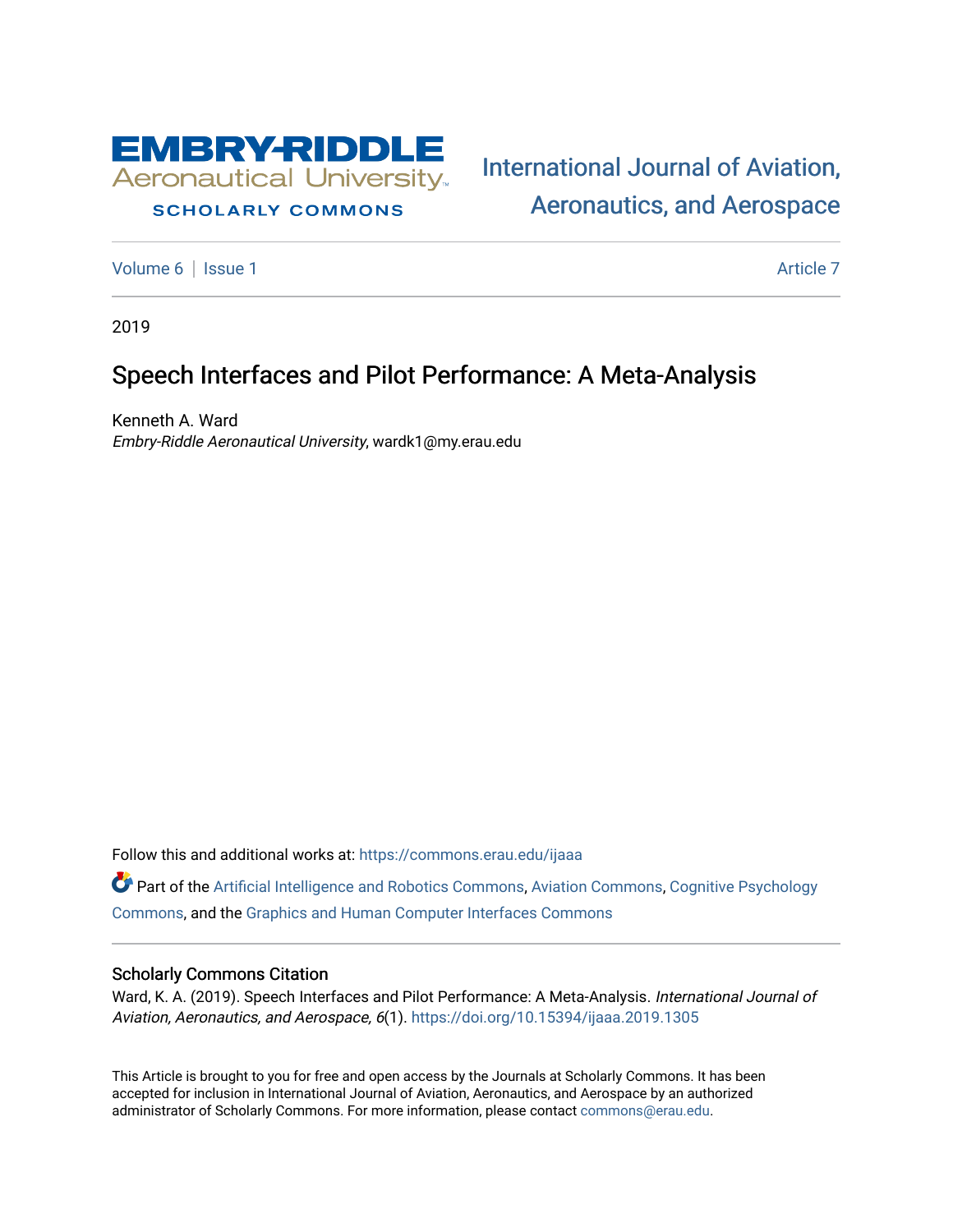#### **Introduction**

Advances in technology and automation have led to a gradual decline in the number of crewmembers employed in commercial airliner flight decks. Aircraft manufacturers incorporating these new technologies eliminated the positions of radio operators, navigators, and flight engineers by the 1980s, resulting in the current two-pilot model. The commercial aviation industry is poised to make yet another reduction as the aviation industry contemplates the concept of single-pilot operations as the next logical step.

These new technologies are developing at just the right time; as air transport routes expand globally, an industry-wide shortage of pilots persists. Boeing (2018) forecasts a global requirement for over 790,000 new pilots by the year 2037 in order to meet the demand. Reducing crew requirements to single-pilot operations presents a means to alleviate the demand but introduces new technological and human factors challenges.

Lim, Bassien-Capsa, Ramasamy, Liu, and Sabatini (2017) described managing and distributing workload, maintaining pilot situational awareness, and interface design as some of the key challenges to implementing single-pilot operations. Bilimoria, Johnson, and Schutte (2014) further detailed the need for automation to change between tasks and roles without being "rigidly prescribed" (p. 6) and function much as an active crewmember. Conceptually, these challenges illuminate the necessity to simplify the user interface, facilitate coordination between the pilot and automation, and simultaneously increase the extent and complexity of tasks to be automated.

## **Statement of the Problem**

Speech interfaces present a novel opportunity to address the emerging requirements of automation in the single-pilot operation environment. Speech is a simple and intuitive method of interacting with a system, as the interaction is limited by the ability of the system to recognize and interpret the input, rather than by the finite space of controls on an instrument panel. The further step of interpreting natural, spoken words, exemplified throughout the U.S. population in digital assistants in smart phones and smart home devices, such as Apple's Siri and Amazon's Alexa, demonstrated the possibilities of using speech interfaces in existing technology to simplify the interface to complex tasks.

While speech interfaces present opportunities to reduce pilot workload overall, they are still considered an emerging technology, especially in aviation. Consequently, there is little research describing what effects such systems can have in the flight deck and in human performance. With increasing automation in the single pilot environment, some form of simplified interface will be required; how speech interfaces compare to traditional mechanical or touch screen interfaces in the flight deck remains unknown.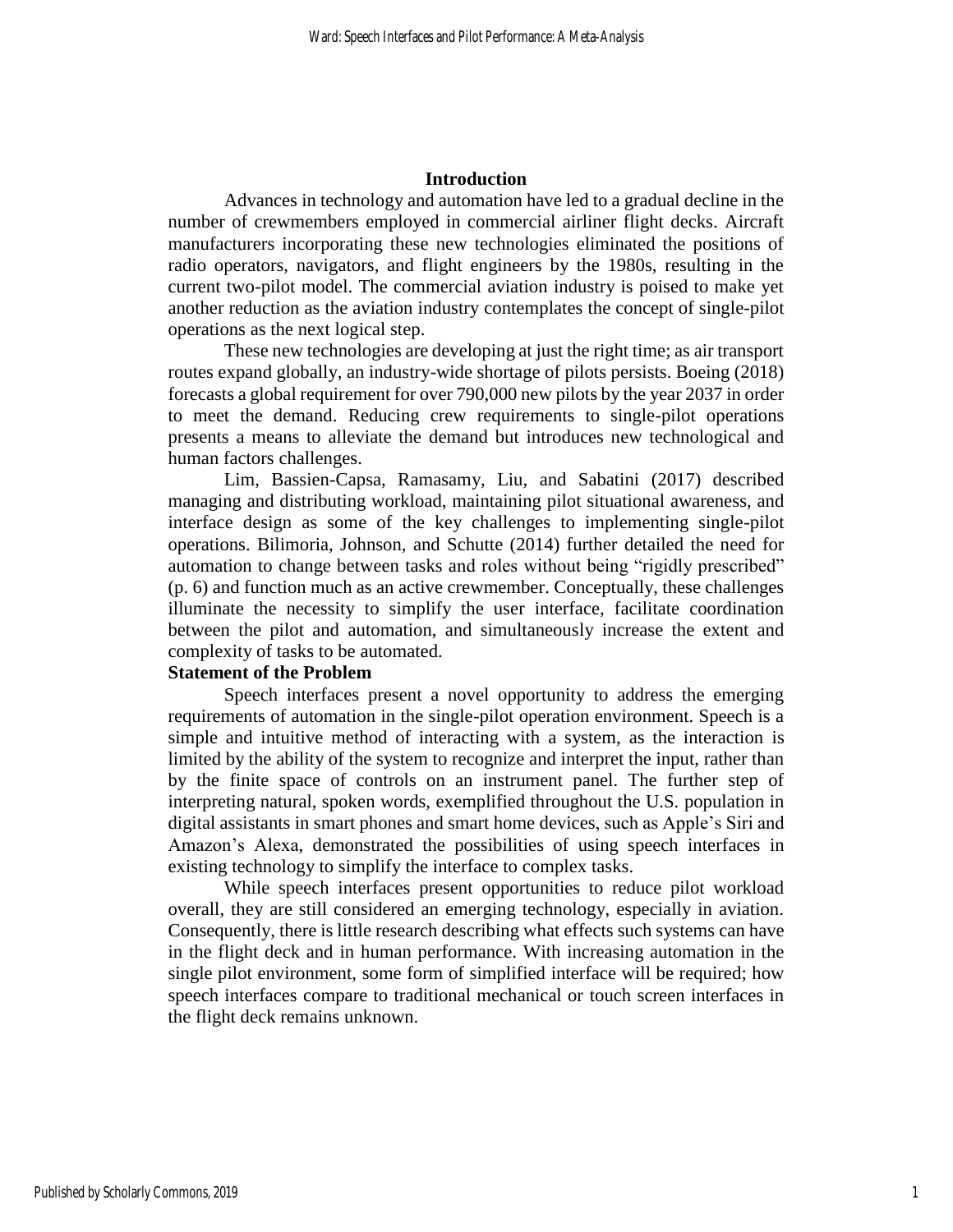## **Research Questions**

This research sought to determine what effects the use of speech interfaces with automation have on primary task performance, compared to traditional manual interfaces.

RQ1: Does use of a speech interface change user workload rating compared to use of traditional automation?

RQ2: Does use of a speech interface change user attention to primary task compared to use of traditional automation?

RQ3: Do the number of errors made differ when using a speech interface compared to a traditional interface?

RQ4: Is the time to complete an interaction using a speech interface different from that of traditional automation?

## **Literature Review**

#### **Speech Interfaces**

Despite the simplification of the interface, speech interfaces introduce new human factors challenges that may affect performance by other means. One unique feature of such an interface is the transition of the system to a more overt social actor. Nass and Lee (2001) described a wide body of work supporting the "Computer as a Social Actor" (CASA) theory and demonstrated that humans ascribe personality to computers in text-to-speech applications. Knott and Kortum (2006) found that intentional personification of an automated system, through assigning a name and the virtual actor through spoken dialog, affected users' engagement with the system.

The system anthropomorphization did not stop at perceptions of the system; in automation studies with speech input, users altered the way they interacted with the system to include emotion and social niceties. One study of such a system in a driving simulator saw operators employ politeness in response to the system requesting input, and praising and thanking it in response to confirmation of simple tasks such as setting the radio (Large, Clark, Quandt, Burnett, & Skrypchuk, 2017). One can assume it is a comparably rare occasion in which an airline pilot says "thank you" to the traditional knob-and-indicator autopilot for reaching an assigned altitude.

While the implications of personifying automated systems are vast and represent a fascinating avenue for future study, the present research is concerned with how introducing such a system may affect pilot performance. Past studies have shown that the perceived attributes of automated systems and the user's mood (Nass et al., 2005) or personality (Knott & Kortum, 2006) can affect user performance in different roles.

Furthermore, despite social behavior entering the automation interface, systems accepting speech input are emphatically not human or truly sentient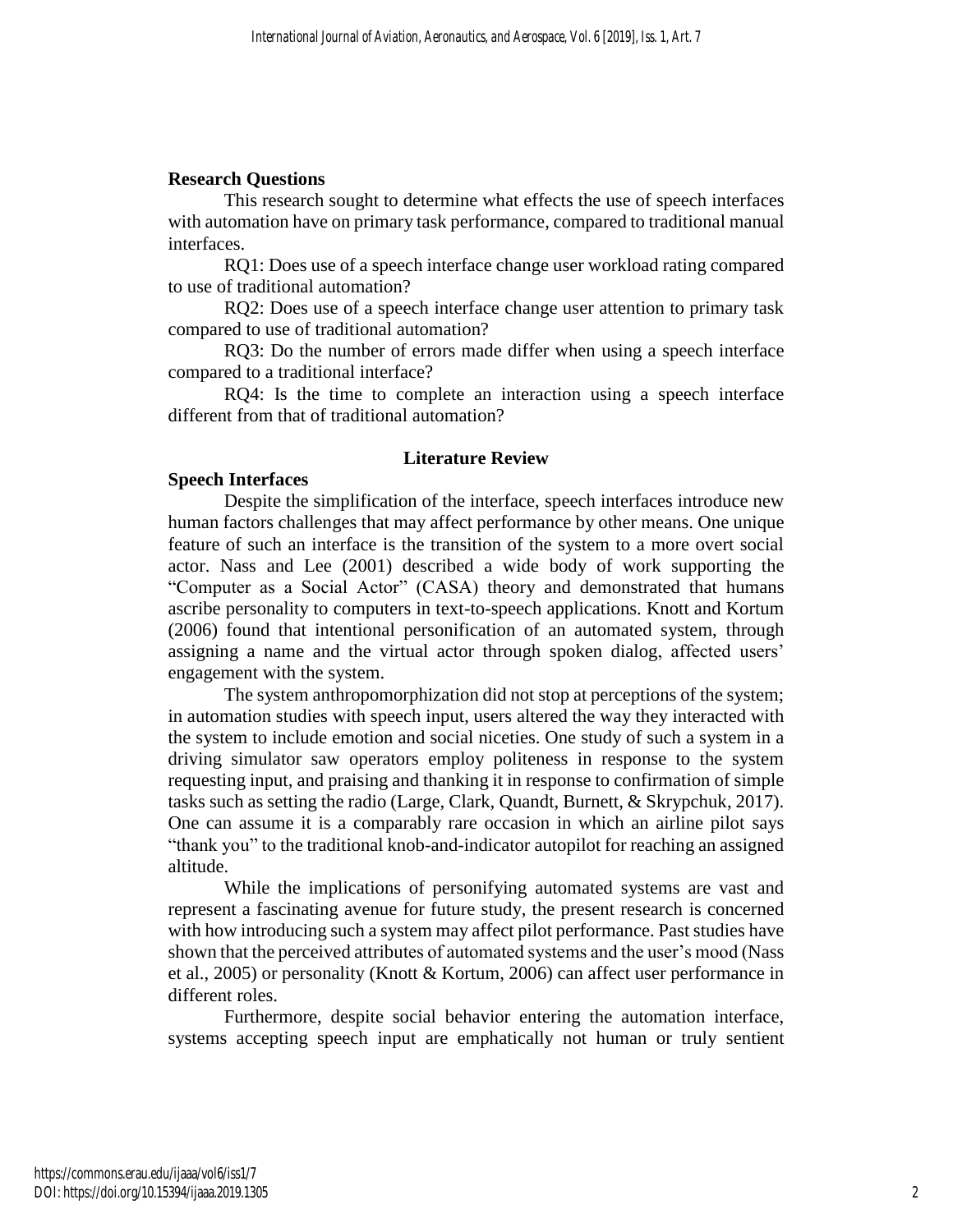systems. They still retain minimal ability to process commands outside their domain, rely upon clear input, and can frustrate users with responses if the input is unclear or framed incorrectly. Such problems can increase user workload or increase errors.

The cognitive effects of speaking while performing other tasks can potentially affect pilot performance when using speech interfaces. Spence, Jia, Feng, Elserafi, and Zhao (2013) reported in a literature review that speaking uses finite cognitive resources and reduces visual attention. It is important to clarify and reiterate that Spence and colleagues (2013) stated that that the act of speaking itself, regardless of task relation, reduced attention, field of view, and reaction time. Thus, speech interface use in aviation may affect performance differently depending on when and how the system is used.

# **Assessing Single-Pilot Performance**

The measures of pilot performance in the era of single-pilot operations remain nebulous, as the operating concept is still in its infancy. Instead, one can examine the current two-pilot flight deck model and identify other key performance tasks involving aircraft management and automation monitoring. The FAA (2017) defined the roles of pilots in a two-pilot operation as the Pilot Flying (PF) and Pilot Monitoring (PM). In design, the PF is responsible for physically flying the aircraft and managing the autopilot, while the PM is responsible for monitoring systems. In the single-pilot construct, the pilot likely fulfills parts of both roles (Billimoria et al., 2014). The FAA describes the characteristics of effective PM duties as including communicating deviations to crewmembers, managing distractions, and remaining vigilant. Liu, Gardi, Ramasamy, Lim, and Sabatini (2016) described several responsibilities for a single pilot, which, in broad terms, included monitoring the environment, manually flying the aircraft, managing and monitoring systems, and communicating with air traffic control. Aside from the addition of manual control, these concepts align with the FAA's description of modern PM duties.

The FAA succinctly assessed that "high workload, distraction, and inattention can all lead to monitoring errors" (FAA, 2017, p. 6-2). Notably, these are described in terms of performance effects on the pilot's primary task. For example, an altitude deviation while entering a new route into the flight management computer is an example of inattention to the primary task.

Measuring workload accurately across studies may be difficult. De Waard and Lewis-Evans (2014) argued that workload self-assessments are not contemporaneous with the work undertaken and workload cannot be experimentally manipulated during the measurement. Therefore such assessments may instead be measuring perceptions of performance. De Winter (2014) stated that such constructs should be augmented with other sources of information if possible, but such constructs are still useful for prediction. As workload is inherently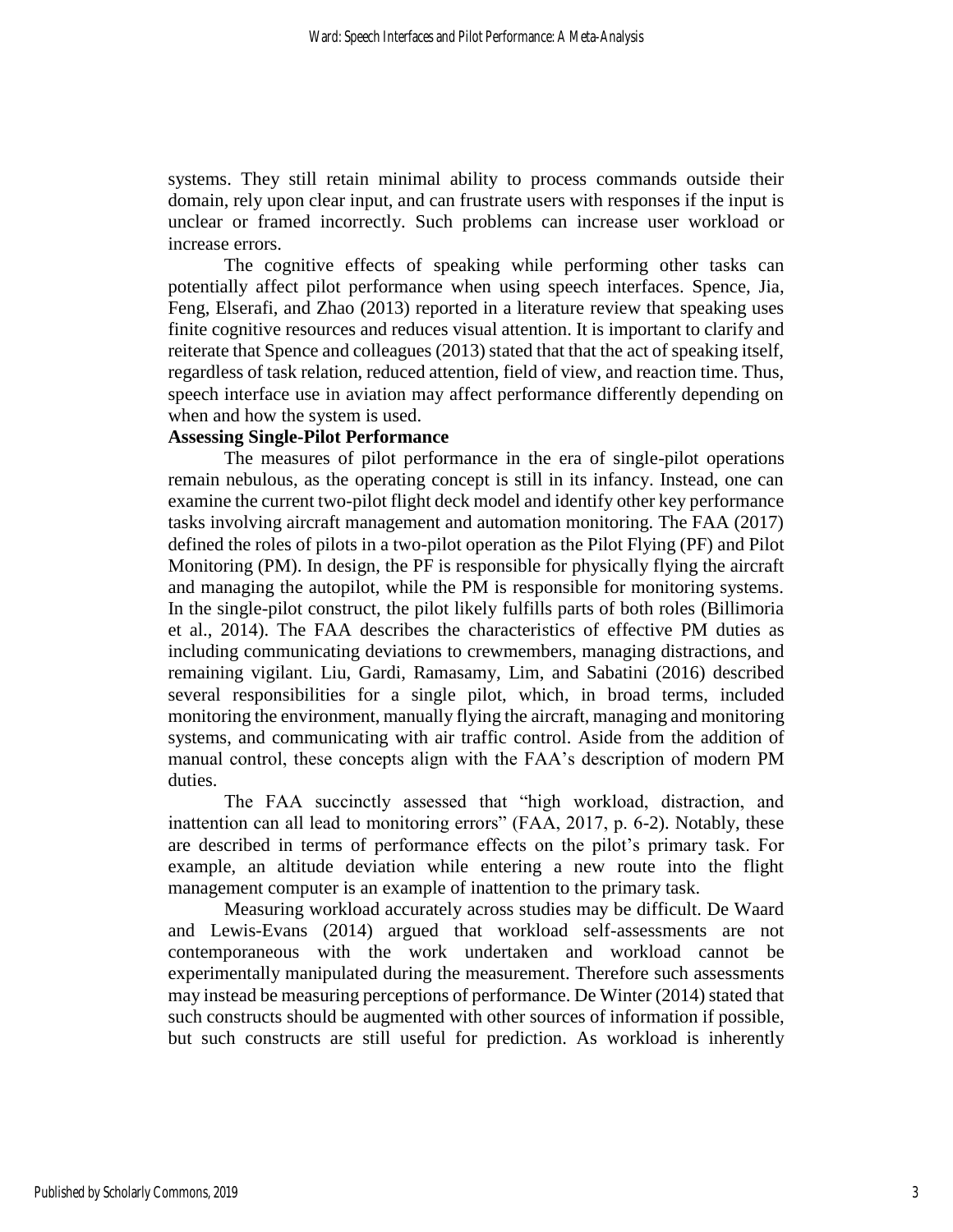subjective and depends on the definitions used, workload is analyzed here alongside other measures of performance and assessed in terms of standard effect sizes that are comparable across measures.

A systematic review of studies of speech interfaces revealed a wide range of literature. While there is some research in the aviation domain, the much of the recent work in speech interfaces has been conducted in automotive studies. When comparing to broad concepts such as inattention and workload, some can be used as an analogs to pilots' duties. Notably, several studies tested GPS navigation entry, which serves as a stand-in here for pilots entering a flight route. Similarly, phone dialing or vehicle radio tuning represent the number-sequence entry of changing aircraft radio frequencies. Of particular note, many studies continued the phone dialing action to study phone conversations while performing a primary task; these were not used here as an analog for pilot duties, as a conversation ceases to be a function of interface interaction and becomes an enduring secondary task.

There are several relevant meta-analyses and literature reviews of voice input systems in automobiles that include a wide range of voice tasks, including phone conversations (Barón & Green, 2006; Simmons, Caird, & Steel, 2017). The present research shares some references to underlying studies but differs in inclusion criteria by including tasks related to interacting with automated systems and only tasks analogous to what an aircraft pilot may be expected to perform.

#### **Methodology**

This study employed a random effects meta-analysis of relevant research, as the populations and methods vary between sources. Analysis was completed with the *Meta-Essentials* analysis tool (Suurmond, van Rhee, & Hak, 2017). Standard effect sizes of participant performance for each performance category are used as reported (as available) or computed from available data and assessed at 95% confidence intervals.

#### **Population**

As the present research discusses the implications of a future trend, the commercial aviation industry currently does not employ speech interfaces. Accordingly, there are limited studies regarding such interfaces using the ideal population of airline pilots. The FAA's (2018) report of U.S. Civil Airmen Statistics was used to understand the demographics of airline pilots by examining the qualities of pilots holding an active Airline Transport Pilot (ATP) certificate.

Available information indicated U.S. ATP certificate holders are all 20 years or older (mean  $= 50.6$ ) and range to over 80 years old (no upper limit specified). All studies included in the meta-analysis have participants aged 20 years or more. Gender was typically evenly divided in the included studies, and no studies reported differences in performance based on gender. Other demographic information, such as race and ethnicity, were neither included in the FAA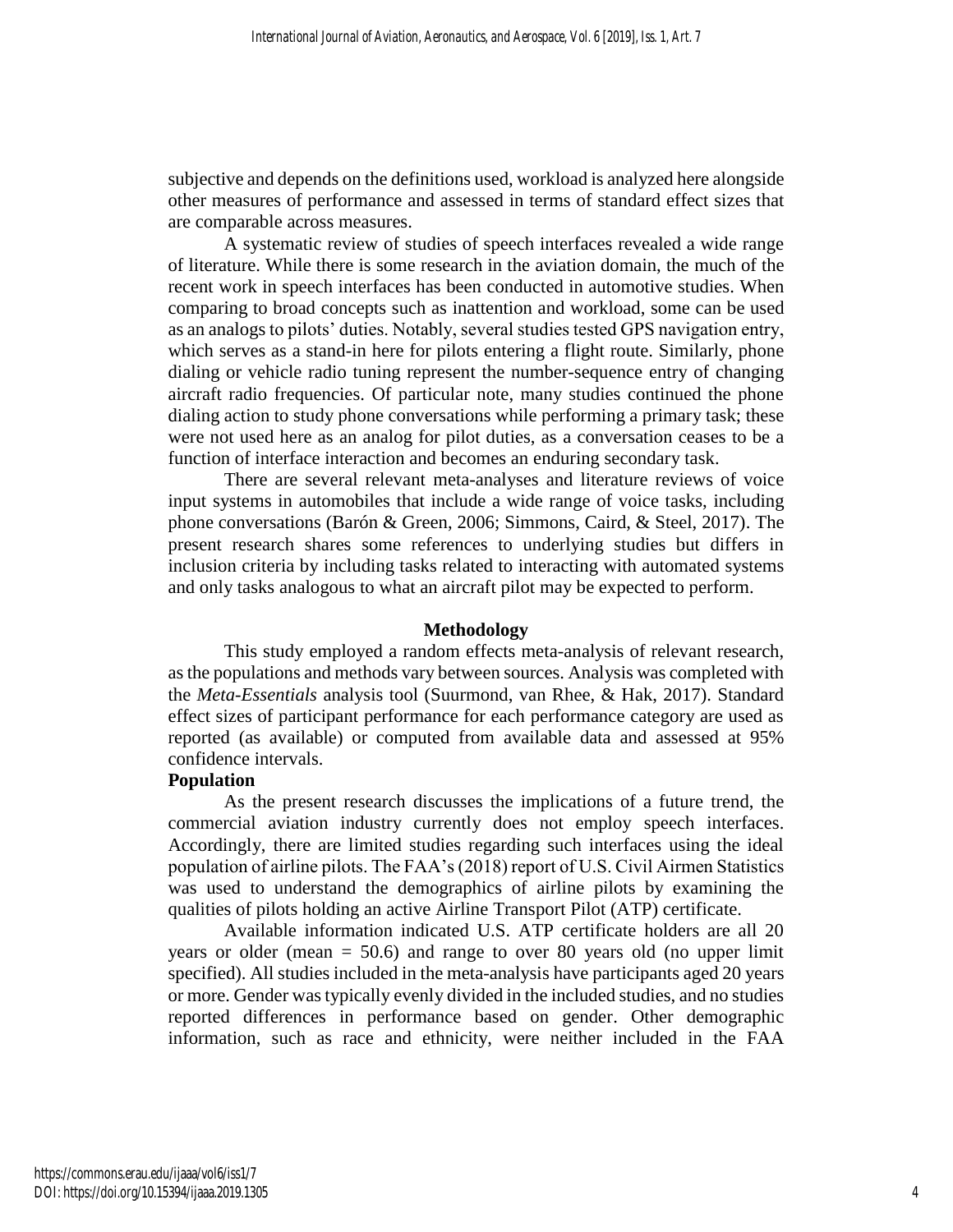demographics nor the studies accessed. Expansion to the general population over 20 years old was further justified by the fact that the constructs measured in the research relate to human factors rather than piloting abilities or aviation-specific knowledge. Nonetheless, the researcher acknowledges the limitation and the potential for unforeseen and unique implications given the broadening of the research population.

## **Variables**

The independent variable is the use of automation with a speech interface to assist with a primary task such as driving. The dependent variables are measures of performance of the primary task. It is important to reiterate that the present research does not include studies in which a speech interface is used to accomplish a task secondary to that which is automated, which ensures that the performance measured is related to the use of the interface, rather than a function of distraction.

While the narrow definition of the independent variable has the unfortunate consequence of ruling out much of the recent body of literature, it does ensure the studies that remain in the present research are more aligned with the concept of a single pilot using automation to support the flight task. While many distracted driving studies are largely excluded here, most remaining studies still do take place in the driving environment, as it presents a well-defined primary task that can be supported by automation. Such instances include speech input for navigation, radio tuning, and phone dialing as they support the primary task and are representative of tasks a single pilot must accomplish.

The dependent variables used are measured differently throughout the literature, but many concern workload, errors, distraction, and time to complete a task. Terms used are coded here so that in all cases a higher value indicates worse performance: high workload, more errors, more missed cues, and longer task times. All reported results are directionally presented as speech interfaces as compared to manual interfaces; a positive effect indicates worse performance in the voice input condition.

#### **Sampling Strategy**

The researcher conducted a search for relevant literature in Embry-Riddle Aeronautical University's Hunt Library databases, which included citation indices from ProQuest, Taylor and Francis, and Sage Journals among others. The initial search used the phrase "(voice or speech or language) and (workload or attention or distraction or error)" and was limited to scholarly or peer reviewed sources. The initial search yielded 1,816 results and was narrowed by scanning the titles and abstracts for those that may be applicable to the present study. Studies selected for review were read in full, sorted by the inclusion criteria, and the reference sections were scanned for additional sources to review. Those additional reference sections yielded new search terms and studies, and a snowball method was used to continue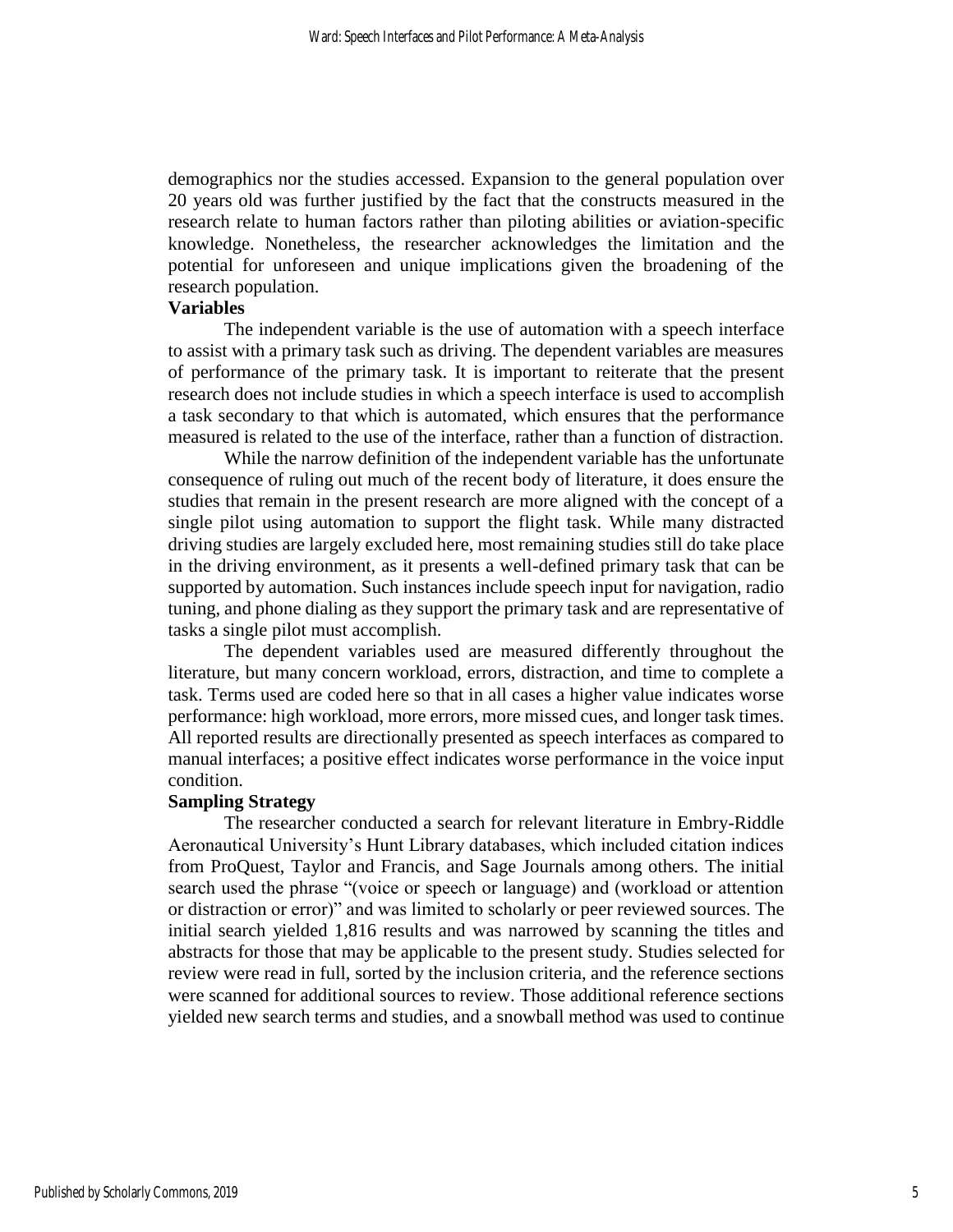expanding searches through the university, Google Scholar, and the broader internet until no new sources arose in searches.

Studies selected for meta-analysis were required to be experimental design, peer reviewed or scholarly, and original research with quantitative data. The method of the research was required to measure an analog to tasks performed by pilots, and the voice interface method must include natural language (i.e. more than merely single word prompts). Many books, systematic reviews, reports, and metaanalyses were reviewed for background information and additional references but were not used in the quantitative analysis here.

Additionally, studies focusing on the technical aspects of speech interfaces, input languages other than English, or non-native English speakers were excluded. While this limits the present research to domestic aviation applications, it allows the research to focus on the effects of speech input by controlling for technical limitations of speech interface systems.

## **Imputation of Missing Data**

No studies included in the meta-analysis reported correlation coefficients, which were required by the analysis software for the quantitative comparison of within-subjects data. Correlation coefficient was estimated by calculating the standard effect size of each study, using Cohen's *d*. The estimated correlation coefficient was then calculated using the following formula.

$$
r = \frac{d}{\sqrt{d^2 + 4}}\tag{1}
$$

A frequent problem with meta-analyses is that the underlying studies do not reliably report standard deviations (Furukawa, Barbui, Cipriani, Brambilla, & Watanabe, 2006). In cases where the studies provided graphs, but no exact data, standard error was estimated by closely inspecting the images and counting pixels between the scale bars, whiskers, and graph axes to reach as close an estimate as possible. Standard deviation was then calculated by multiplying the standard error of the mean by the square root of the sample size.

Some studies provided only mean values, and did not include standard deviation, standard error, or confidence intervals. Ma, Liu, Hunter, and Zhang (2008) recommended researchers use their "prognostic method" to predict missing standard error of mean (SEM) values; their method uses Error Theory, but weighted by each study's sample size, to estimate SEM. Conversions between SEM and standard deviation make Ma and colleagues' method functionally equivalent to averaging the standard deviations of similar studies. Thus, the mean standard deviation for both control and treatment from studies within the same analysis groupings (e.g. workload or time to complete task) and sub-groups (e.g. navigation entry or radio tuning) were used to impute missing standard deviation values in cases where sufficient data were otherwise unavailable.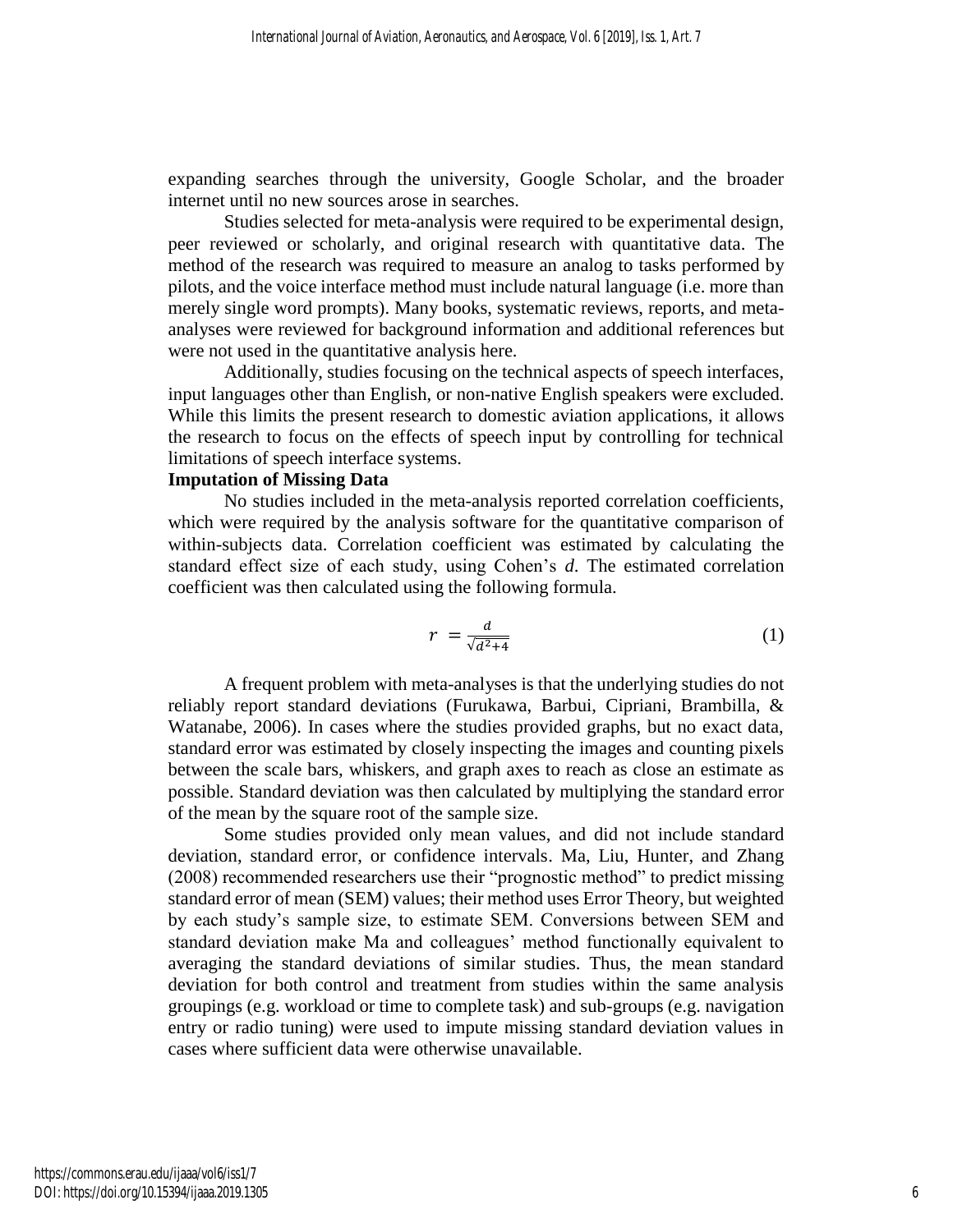Furukawa et al. (2006) found that averaging standard deviations from similar data is an acceptable approach to estimate missing standard deviations. Given that the objective of a meta-analysis is to include the body of relevant literature, discarding studies from the analysis for lack of complete data violates inclusivity, and one should err on the side of inclusion rather than exclusion. However, while the method is sound, one must acknowledge that estimation does reduce the credibility of the final analysis (Furukawa et al., 2006).

## **Results**

#### **Included Studies**

Studies meeting the inclusion criteria and using applicable variables are included in the analysis below. The reference sections from each study were searched and reviewed iteratively until the reviews yielded no new sources. Of the 1,816 studies found in the original search results and those found in other studies' reference sections, 133 studies were subject to a detailed review. Of those, 37 were irrelevant to the present study, 1 was not available in English, 7 were not original research, 19 were not from peer reviewed or scholarly sources, 24 did not use applicable variables, 5 published no quantifiable data, and 24 studies were not focused on automation interactions supporting a primary task. Finally, 16 studies met inclusion criteria for the meta-analysis (see Table 1). An asterisk precedes the listing for each source included in the analysis in the reference section.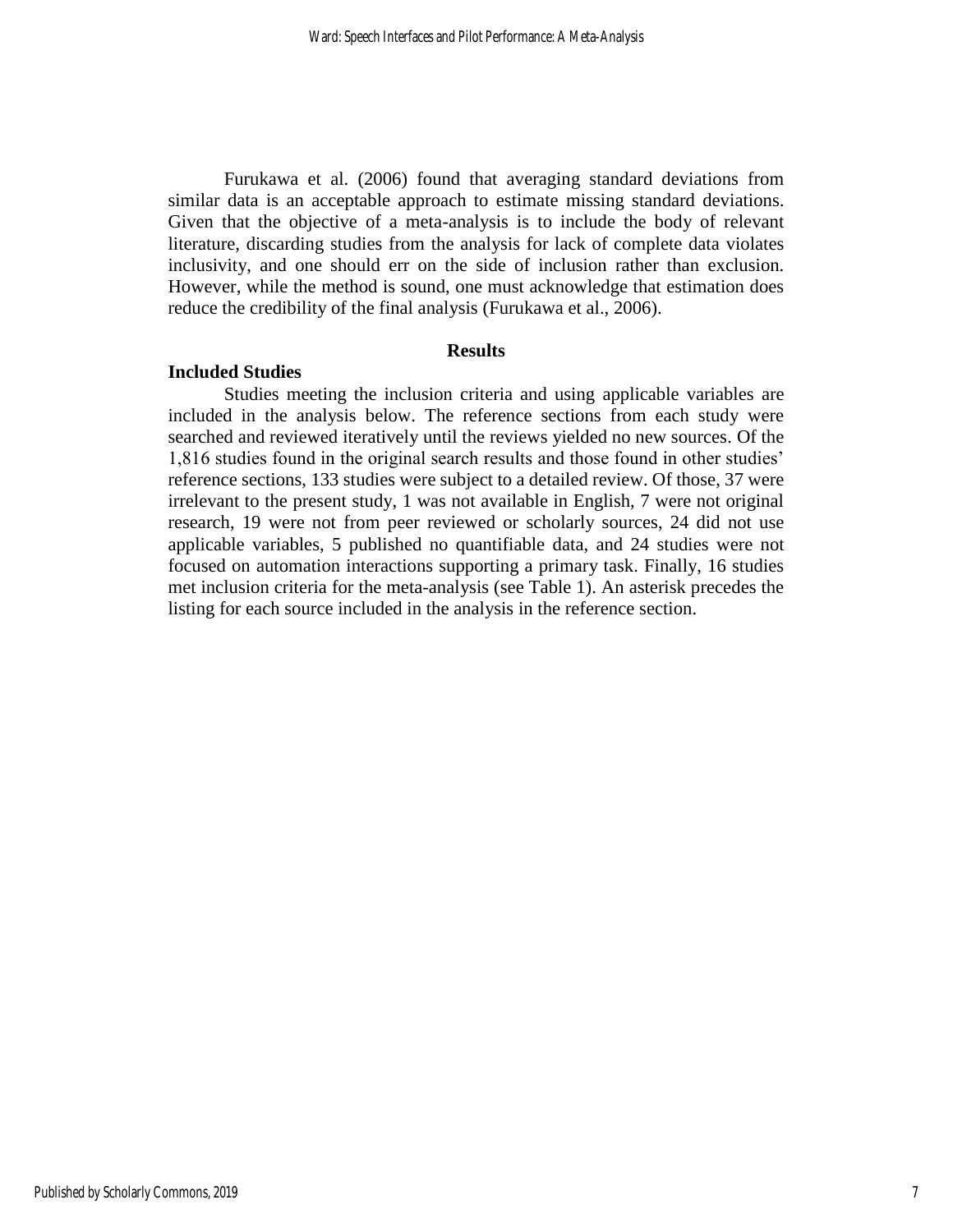| Study                   | N  |   |   |                         | Attention Workload Errors Task Time |
|-------------------------|----|---|---|-------------------------|-------------------------------------|
| Beckers et al., 2017    | 24 | V | V |                         | V                                   |
| Carter & Graham, 2000   | 32 | V | V |                         | M                                   |
| Gärtner et al., 2002    | 16 |   |   | I                       | M                                   |
| Gellatly & Dingus, 1998 | 12 |   |   |                         | M                                   |
| Harbluk et al., 2007    | 16 | I |   |                         | M                                   |
| Jenness et al., 2002    | 24 | V |   | M                       |                                     |
| Maciej & Vollrath, 2009 | 30 | V |   |                         |                                     |
| Mazzae et al., 2004     | 54 |   | V |                         | M                                   |
| McWilliams et al., 2015 | 40 | V | V |                         | V                                   |
| Mountford & North, 1980 | 10 |   |   | $\overline{\mathsf{V}}$ | V                                   |
| Munger et al., 2014     | 30 |   | V |                         |                                     |
| Noyes & Starr, $2007$   | 16 |   |   | V                       | V                                   |
| Owens et al., 2010      | 21 | V | V |                         | V                                   |
| Schreiner, 2006         | 12 | V |   |                         | M                                   |
| Schreiner et al., 2004  | 37 | V |   |                         |                                     |
| Tsimhoni 2004           | 24 |   |   |                         | V                                   |

Table 1 *Summary of Included Studies and Measures of Performance*

*Note.* "V" indicates better performance in the voice interface condition, "M" in manual, and "I" is inconclusive or mixed results. As multiple measures are summarized, no claims to statistical significance are made here.

## **Attention**

Each study that measured attention involved driving as the primary task. There were a variety of measures of participant attention used throughout the relevant literature which fell into two broad categories with sufficient data for analysis: deviations in speed and position and gaze behavior. While the studies included many more measures of attention, no other measures were found frequent enough to warrant meta-analysis.

Six studies analyzed deviations in speed and position, reported in ten categories  $(k = 10, n = 236)$ . See Figure 1. The speech input condition resulted in significantly lower mean deviation position and speed  $(d = -1.07, 95\%$  CI [-1.75, -0.38]). Subgroup analysis did not indicate meaningful differences when grouped by type of deviation (speed or position), type of task (radio tuning, navigation entry), or type of manual input (touch screen, buttons). An Egger Regression did not indicate significant publication bias  $(t = -.51, p = .624)$ .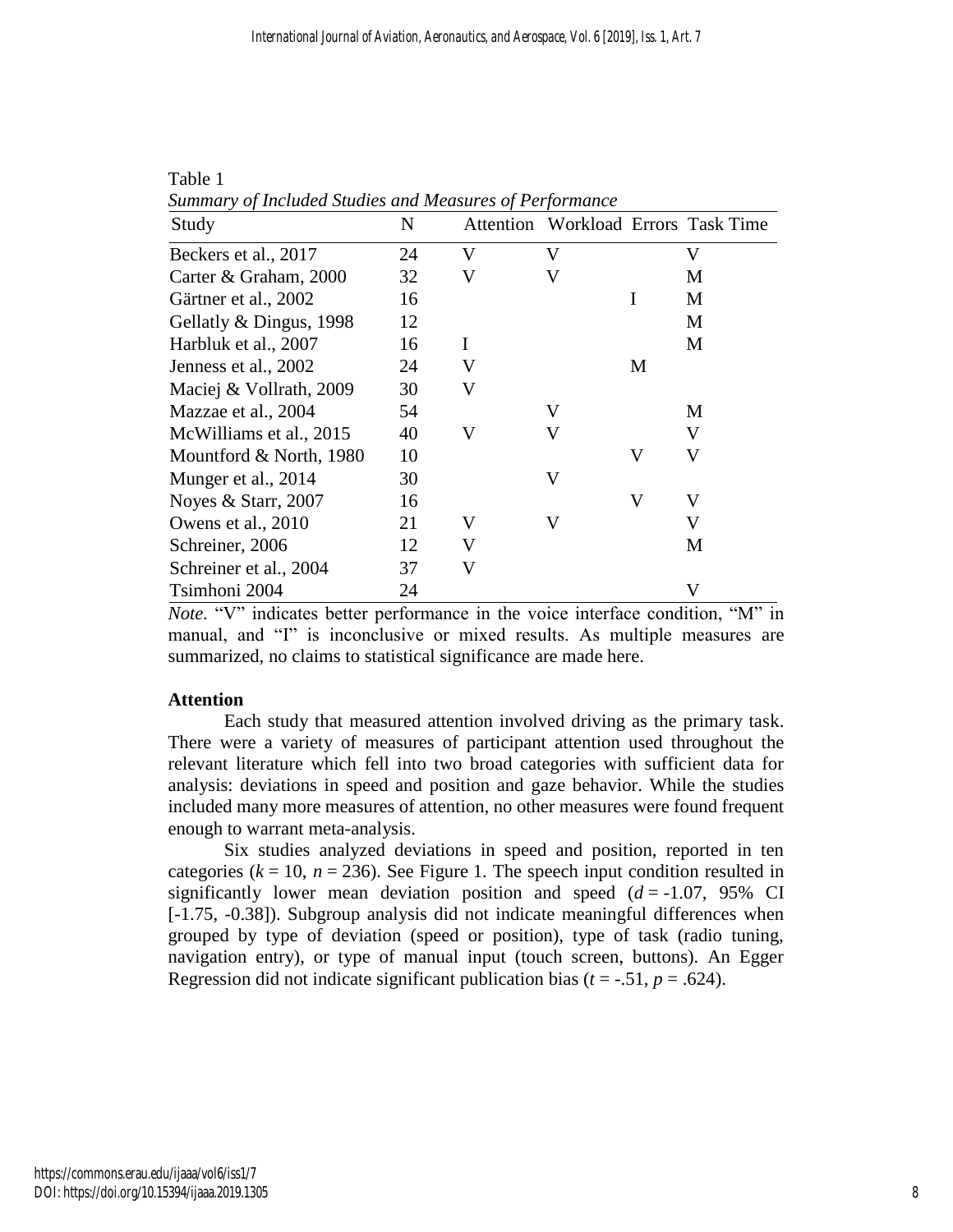

*Figure 1.* Standard Effect Size (95% CI) of Speed and Position Deviations

Seven studies included a number of different metrics to assess distraction as a function of gaze performance ( $k = 12$ ,  $n = 335$ ). The commonly used methods were the number times a participant glanced away from the road and the total time spent looking away. Overall, performance was better when using speech interfaces, as participants focused more intently on the primary task  $(d = -5.12, 95\% \text{ CI})$ [-5.74, -4.49]). Figure 2 illustrates how participants using voice interfaces both glanced away from the road less frequently  $(k = 3, n = 69, d = -4.72, 95\% \text{ CI}$ [-9.15, -0.30]) and for less total time  $(k = 9, n = 266, d = -5.32, 95\% \text{ CI}$ [-8.49, -2.15]). An Egger Regression indicated significant publication bias  $(t = -8.56, p < .001)$ . *Meta-Essentials* (Suurmond et al., 2017) recommended an adjusted effect size based upon imputed unpublished studies of *d* = -4.30 with a 95% confidence interval of -7.51 to -1.09, still indicating improved gaze behavior in the voice input condition.



*Figure 2.* Standard Effect Size (95% CI) of Gaze Performance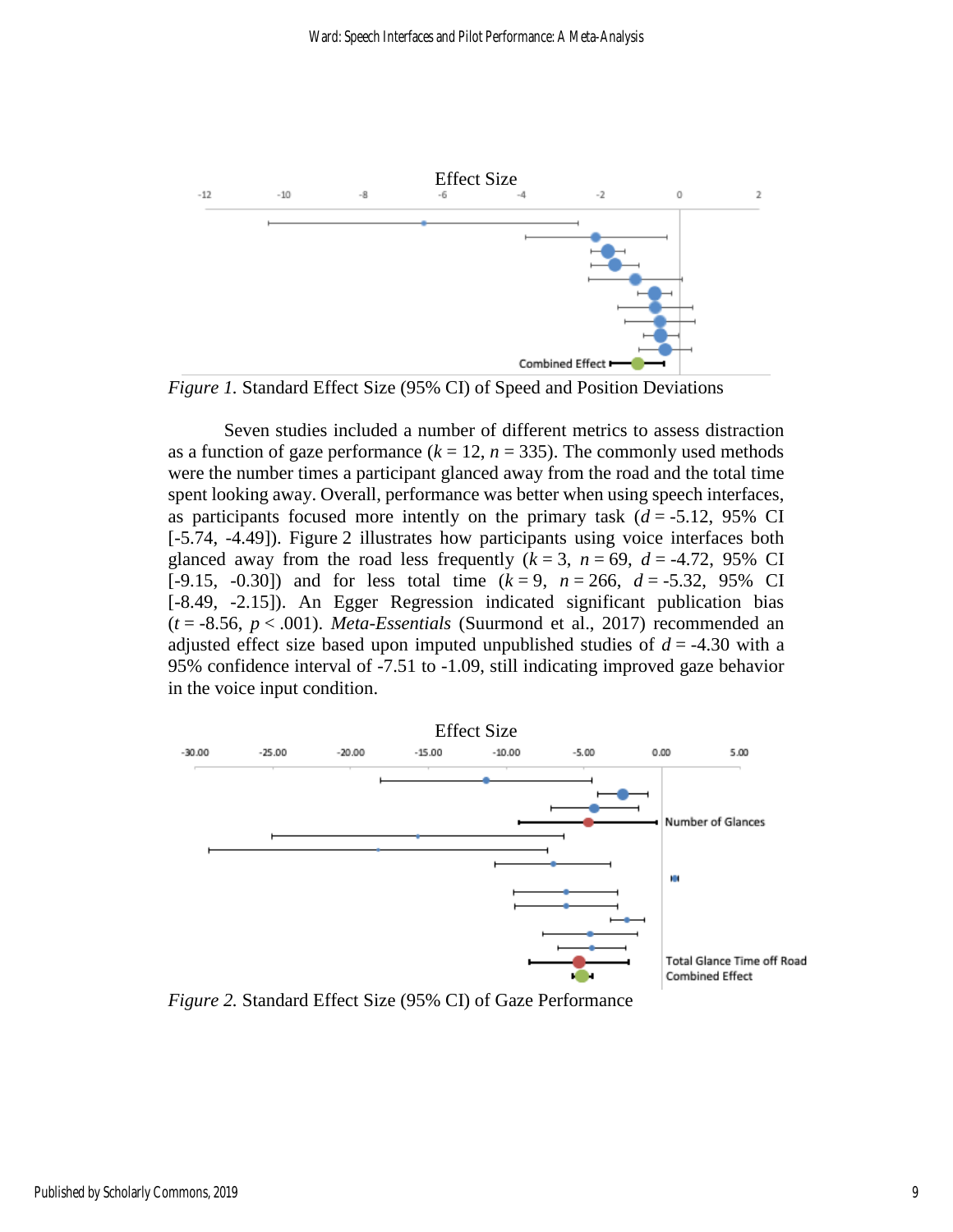### **Workload**

Six studies included subjective, self-reported assessments of workload on Likert-type scales. Of those that reported results of that data  $(k = 5, n = 169)$ , participants in the speech input condition reported significantly less workload than in the manual input condition  $(d = -2.82, 95\% \text{ CI}$  [ $-4.48, -1.16$ ]). See Figure 3. The remaining study that did not report the results of the quantitative workload assessment qualitatively agreed, "while driving, the speech control conditions were rated lowest workload" (Carter & Graham, 2000, p. 3-289). An Egger Regression indicated publication bias was significant  $(t = -12.18, p = 0.001)$ . *Meta-Essentials* (Suurmond et al., 2017) imputed missing unpublished studies and estimated the adjusted effect size, with still significantly less workload in the voice input condition (*d* = -1.93, 95% CI [-3.83, -0.03]).



*Figure 3.* Standard Effect Size (95% CI) of Workload

#### **Errors**

Only four articles included in the meta-analysis reported errors associated with an independent variable of speech or manual interface. Each reported a different type of error, precluding quantitative comparison. Qualitatively, in the speech input condition, there were fewer errors in primary driving tasks of maintaining vehicle speed and lane position (Gärtner, König, & Wittig, 2002), tracking an object with a joystick (Mountford & North, 1980), and deviation from a tracking task (Noyes & Starr, 2007). Voice input was associated with more data input errors (Jenness, Lattanzio, O'Toole, Taylor, & Pax, 2002). **Task Time**

The time to complete the interaction with the interface was measured across 12 studies, two of which reported data in two categories  $(k = 14, n = 281)$ . The time taken time to complete a task was not significantly associated with input modality  $(d = .55, 95\% \text{ CI}$  [-1.34, 2.66]). There was a high level of heterogeneity ( $p < .001$ ), warranting subgroup analysis. The studies were first categorized by task: number entry and radio tuning, navigation entry, and completing an aviation checklist. Only one study involved the aviation checklist task, precluding further subgroup analysis. Subgroup analyses of task type and task complexity did not indicate significant differences.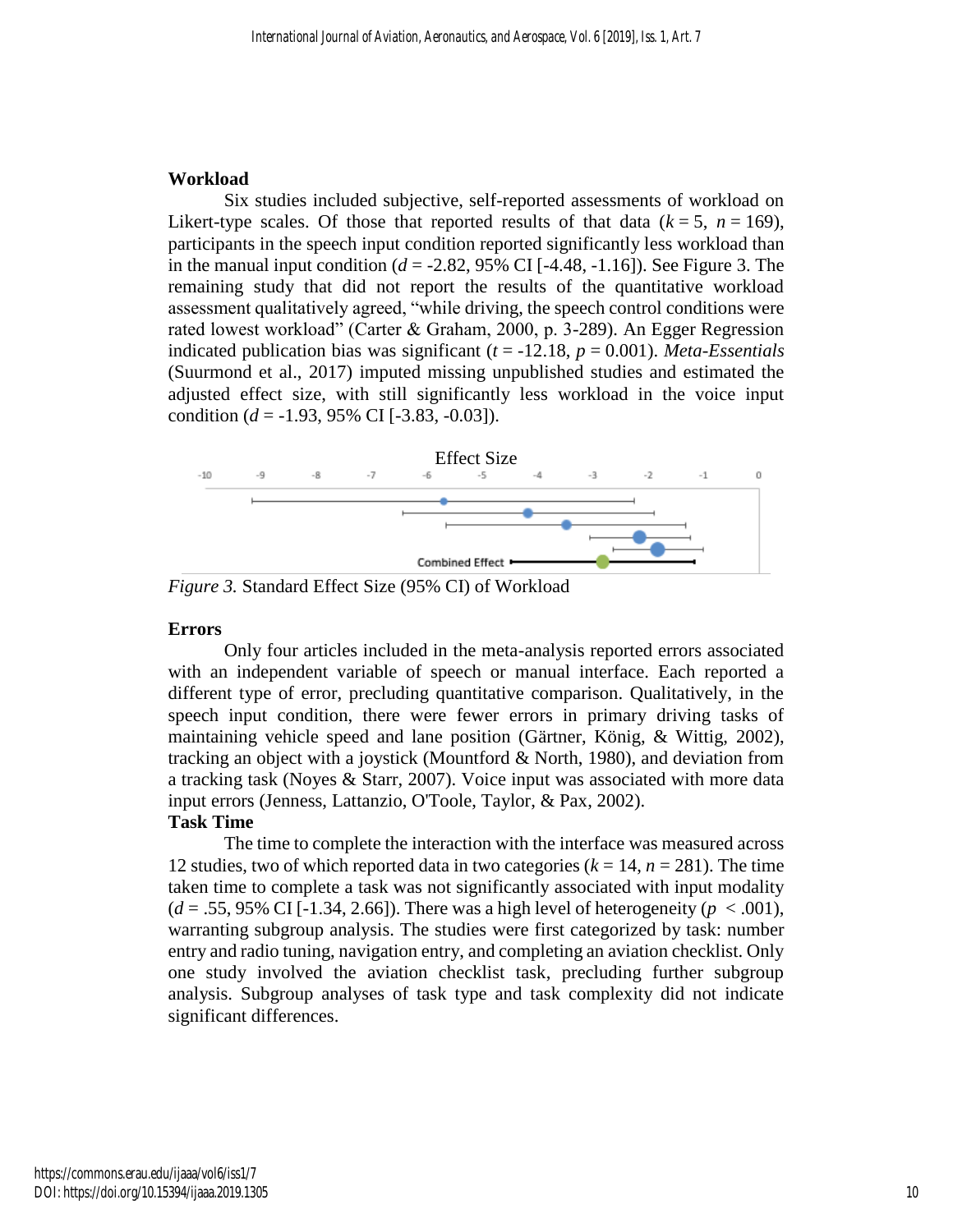First, the subgroup of navigation entry was analyzed  $(k = 6, n = 108)$ , and the effect of input modality was not significant  $(d = 1.13, 95\% \text{ CI}$  [-7.96, 10.21]). See Figure 4. In voice command systems that provided feedback prompts for navigation entry  $(k = 2, n = 32)$ , time to complete the task was significantly slower when using speech input  $(d = 4.94, 95\% \text{ CI} [0.67, 9.20])$ . When navigation entry systems did not prompt entry or provide feedback until the end  $(k = 4, n = 76)$ , the voice input was significantly faster than manual input  $(d = -2.15, 95\% \text{ CI})$ [-3.70, -0.60]). An Egger Regression did not indicate significant publication bias  $(t = -1.96, p = .121).$ 



*Figure 4.* Standard Effect Size (95% CI) of Time to Complete Navigation Data Entry

Radio tuning and number entry were grouped together for analysis  $(k = 7)$ ,  $n = 157$ ) due the similar nature of the tasks. In some studies, participants tuned radios by using numeric phrases to change a frequency, thereby bridging both categories. There was no significant difference in input modality as the confidence interval included zero  $(d = 0.97, 95\% \text{ CI}$  [-2.28, 4.22]). The subgroup analysis hinted at different effects between systems that provided feedback and those that did not, although neither subgroup demonstrated a significant difference at the 95% confidence level (see Figure 5). Finally, an Egger Regression did not indicate publication bias for the radio tuning and number entry tasks  $(t = -1.99, p = .103)$ .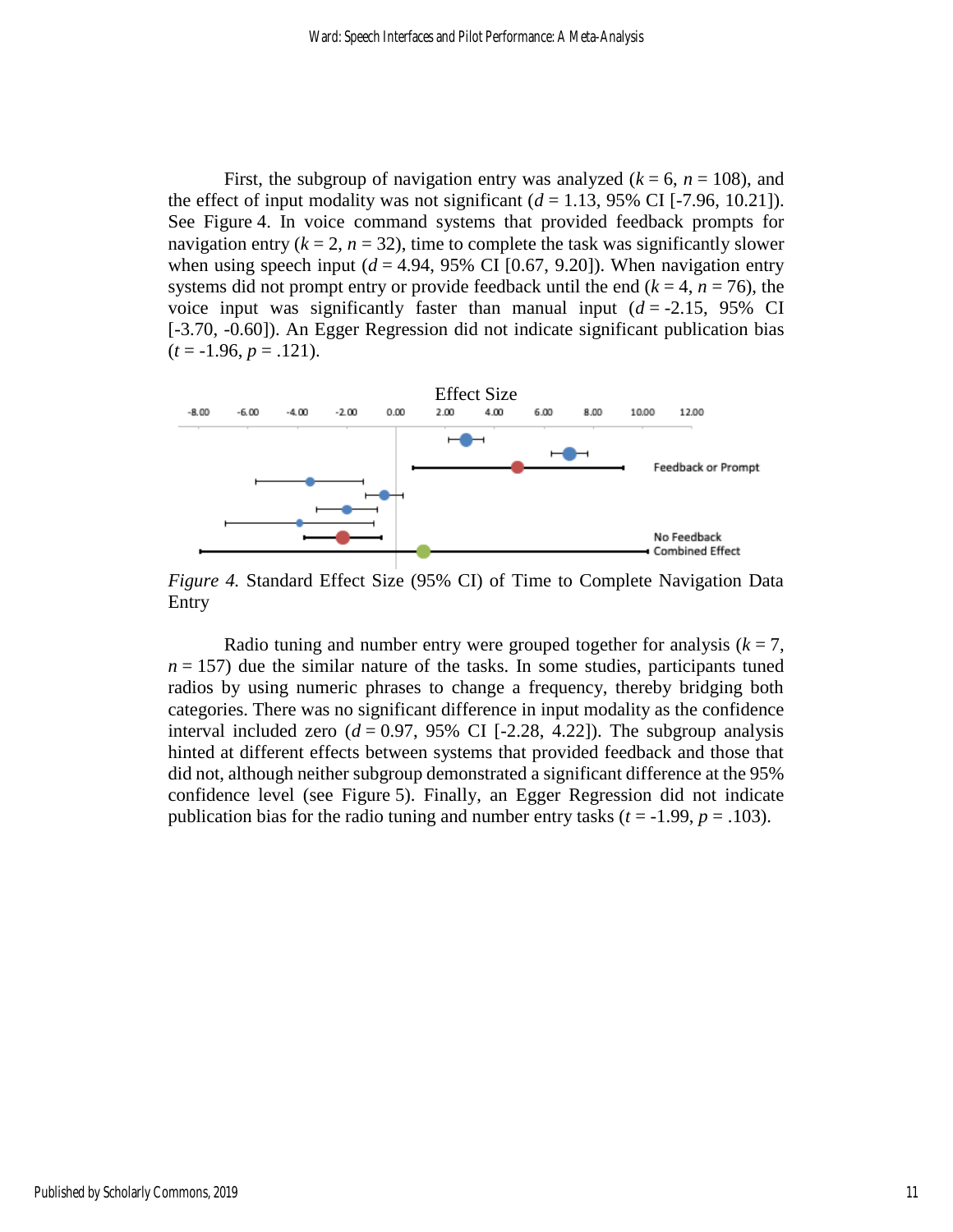

*Figure 5.* Effects of Time to Complete Number Entry and Radio Tuning Tasks

## **Moderators**

Voice recognition accuracy does affect performance (Gellatly & Dingus, 1998), which may affect underlying results in the studies analyzed. This was partially controlled by selectively using results in some of the underlying studies; in cases where the study manipulated voice recognition accuracy, only the 100% accurate condition was used. Other studies employed a "Wizard of Oz" approach with a researcher simulating the computer voice recognition, without the participant's knowledge, again with 100% accuracy. However, in most studies, voice recognition accuracy was not reported. As voice recognition technologies improve over time, the more recent studies may have more accurate voice recognition systems as a result, also potentially moderating the results.

Voice recognition accuracy and the year of publication may introduce moderating effects (Simmons et al., 2017). In the studies included in the metaanalysis, the year of the study's publication did not significantly moderate input modality and attention when assessing attention by either number of glances away from the road  $(F[1, 10] = .14, p = .72)$  or total time looking away  $(F[1, 8] = .15,$  $p = .71$ ). Similarly, there was no significant moderation for workload ( $F[1, 3] = .86$ ,  $p = .42$ ) or time to complete task  $(F[1, 11] = 0.03, p = .87)$ .

Participant age may also be a moderator, as indicated by performance differences between age groups in some included studies. There was insufficient data to explore that relationship here. The majority of studies included in the metaanalysis did not report results for separate age groups, preventing meta-analysis of age as either a subgroup or moderator.

#### **Discussion**

Speech interfaces may be a valuable tool to assist pilots in single pilot operations. Despite the recent proliferation in speech input technologies and digital assistants, very few studies consider their application in the aviation environment, restricting the meta-analysis to using automotive studies as an analog. Driving similarly requires attention and accuracy to accomplish safely, and tasks such as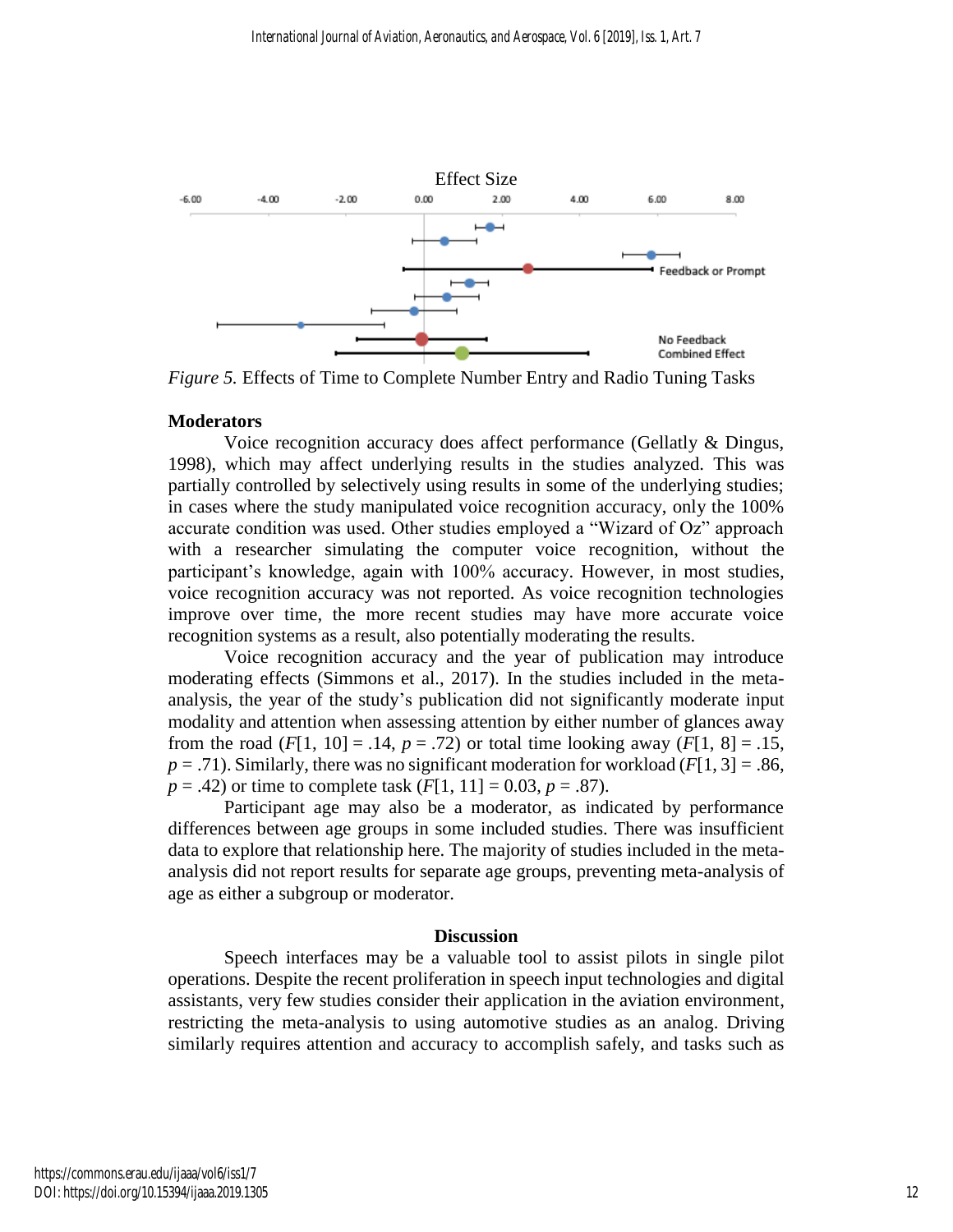entering destinations and tuning radios are similar to tasks performed by pilots interacting with avionics systems.

The available literature indicated that there are fewer vehicle control deviations and fewer glances away from the primary task when using voice input. Additionally, subjective workload was significantly decreased when using speech interfaces. Together, these indicate that speech interfaces may be able to assist pilots with complex system interactions while allowing them to focus on the task of safely flying an aircraft.

The few studies that did measure errors each did so in a different manner, preventing useful meta-analysis of the results. While the research question regarding the effect of interface modality on errors was unable to be addressed with the available data, it is worthwhile to note that in general, studies reported decreases in errors in most cases when using speech interfaces. The notable exception is that there were more input errors when using speech input (Jenness et al., 2002). This itself is worthy of further study, especially considering how input errors may affect highly complex and automated aircraft systems differently than automobile systems..

The time it takes to complete an interaction with a speech system may be affected by the type of system and its capabilities. While relatively short interactions such as radio tuning and number entry did not significantly differ in the time to complete the interaction depending on the input modality, longer interactions presented an interesting finding. On first inspection, the time to direct navigation to a destination did not significantly differ depending on modality. Yet when analyzed in groups, the nature of the interface divided the results. When the system allowed unprompted natural speech input, the interaction was faster when using speech input systems. However, in systems that prompted users to speak or provided feedback, the voice input took longer than manual entry. Given recent advancements in natural language system interfaces, such as those in mobile assistants, it is recommended to design new systems that do not rely on user prompts.

Speech interfaces present opportunities to decrease inattention and workload when interacting with complex automation and performing a safetycritical task. The airline flight deck is characterized by such automation and could benefit from more natural system interfaces that improve pilot performance. While speech interfaces have many benefits that apply to pilots, there is insufficient direct research on the topic in aviation. Future experiments of the performance effects of such interfaces on pilot performance or comparisons of voice systems may provide useful evidence to aid the industry in adopting such a potentially beneficial tool.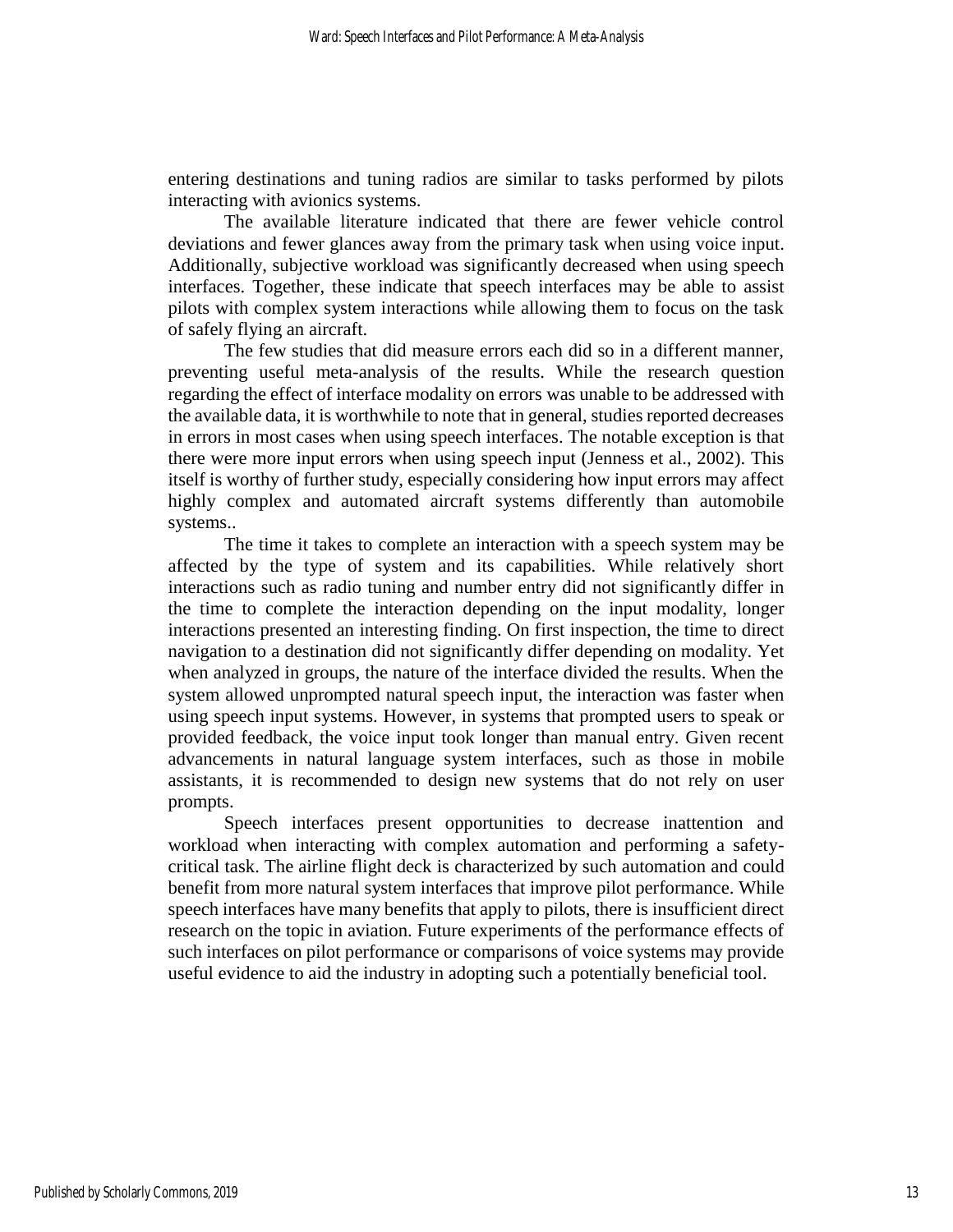#### **References**

- Barón, A., & Green, P. (2006). *Safety and usability of speech interfaces for invehicle tasks while driving : A brief literature review* (Technical Report UMTRI-2006-5). Ann Arbor, MI: Transportation Research Institute. doi:10.1518/001872008X288394
- Beckers, N., Schreiner, S., Bertrand, P., Mehler, B., & Reimer, B. (2017). Comparing the demands of destination entry using Google Glass and the Samsung Galaxy S4 during simulated driving. *Applied Ergonomics, 58*, 25-34. doi:10.1016/j.apergo.2016.05.005
- Bilimoria, K., Johnson, W., & Schutte, P. (2014). Conceptual framework for single pilot operations. Paper presented at the *International Conference on Human-Computer Interaction in Aerospace,* 1-8. doi:10.1145/2669592.2669647
- Boeing. (2018). *Pilot outlook: 2018-2037.* Retrieved from https://www.boeing.com/commercial/market/pilot-technicianoutlook/2018-pilot-outlook/
- Carter, C., & Graham, R. (2000). Experimental comparison of manual and voice controls for the operation of in-vehicle systems. *Human Factors and Ergonomics Society Annual Meeting Proceedings, 44*(20), 286-289.
- de Waard, D., & Lewis-Evans, B. (2014). Self-report scales alone cannot capture mental workload: A reply to De Winter, Controversy in human factors constructs and the explosive use of the NASA TLX: A measurement perspective. *Cognition, Technology and Work*, *16*(3), 303–305. doi:10.1007/s10111-014-0277-z
- de Winter, J. C. F. (2014). Controversy in human factors constructs and the explosive use of the NASA-TLX: A measurement perspective. *Cognition, Technology and Work*, *16*(3), 289–297. doi:0.1007/s10111-014-0275-1
- Federal Aviation Administration. (2017). *Standard operating procedures and pilot monitoring duties for flight deck crewmembers.* (AC 120-71B). Retrieved from https://www.faa.gov/documentLibrary/media/ Advisory\_Circular/AC\_120-71B.pdf
- Federal Aviation Administration. (2018). *U.S. civil airmen statistics*. Retrieved from https://www.faa.gov/data\_research/aviation\_data\_ statistics/ civil\_airmen\_statistics/
- Furukawa, T. A., Barbui, C., Cipriani, A., Brambilla, P., & Watanabe, N. (2006). Imputing missing standard deviations in meta-analyses can provide accurate results. *Journal of Clinical Epidemiology, 59*(1), 7-10. doi:10.1016/j.jclinepi.2005.06.006
- Gärtner, U., König, W., & Wittig, T. (2002). Evaluation of manual vs. speech input when using a driver information system in real traffic. Paper presented at the *Driving Assessment Conference,* Iowa City.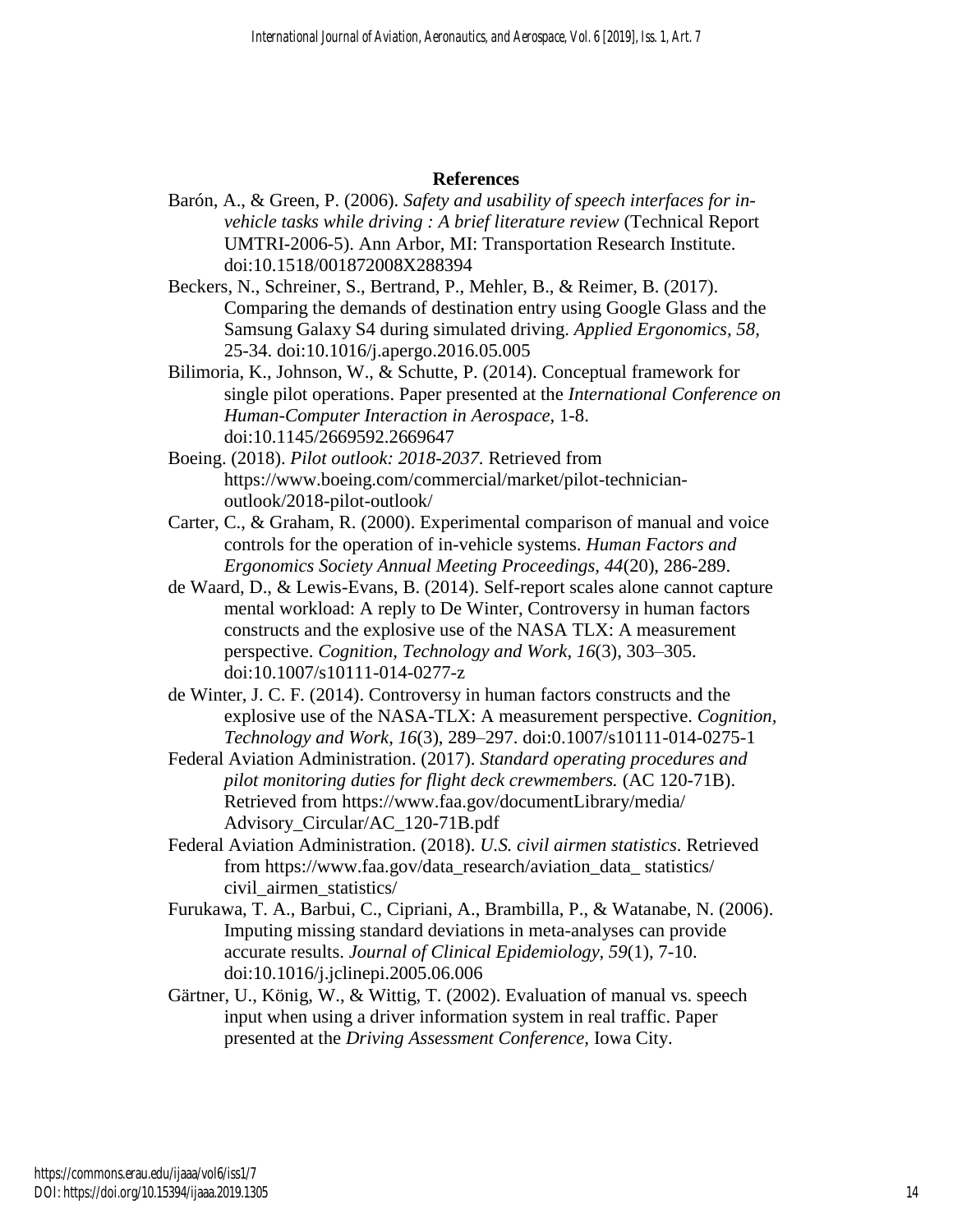- Gellatly, A. W., & Dingus, T. A. (1998). Speech recognition and automotive applications: Using speech to perform in-vehicle tasks. *Human Factors and Ergonomics Society Annual Meeting Proceedings, 42*(17), 1247-1251. doi:10.1177/154193129804201715
- Harbluk, J. L., Burns, P. C., Lochner, M., & Trbovich, P. L. (2007). Using the lane change test (LCT) to assess distraction: Tests of visual-manual and speech-based operation of navigation system interfaces. Paper presented at the *Proceedings of the Fourth International Driving Symposium on Human Factors in Driver Assessment, Training and Vehicle Design.*
- Jenness, J. W., Lattanzio, R. J., O'Toole, M., Taylor, N., & Pax, C. (2002). Effects of manual versus voice-activated dialing during simulated driving. *Perceptual and Motor Skills, 94*(2), 363-379. doi:10.2466/PMS.94.2.363- 379
- Knott, B. A., & Kortum, P. (2006). Personification of voice user interfaces: Impacts on user performance. *Human Factors and Ergonomics Society Annual Meeting Proceedings, 50*(4), 599-603. doi:10.1177/154193120605000411
- Large, D. R., Clark, L., Quandt, A., Burnett, G., & Skrypchuk, L. (2017). Steering the conversation: A linguistic exploration of natural language interactions with a digital assistant during simulated driving. *Applied Ergonomics, 63*, 53-61. doi:10.1016/j.apergo.2017.04.003
- Lim, Y., Bassien-Capsa, V., Ramasamy, S., Liu, J., & Sabatini, R. (2017). Commercial airline single-pilot operations: System design and pathways to certification. *IEEE Aerospace and Electronic Systems Magazine, 32*(7), 4-21. doi:10.1109/MAES.2017.160175
- Liu, J., Gardi, A., Ramasamy, S., Lim, Y., & Sabatini, R. (2016). Cognitive pilotaircraft interface for single-pilot operations. *Knowledge-Based Systems, 112*, 37-53. doi:10.1016/j.knosys.2016.08.031
- Ma, J., Liu, W., Hunter, A., & Zhang, W. (2008). Performing meta-analysis with incomplete statistical information in clinical trials. *BMC Medical Research Methodology, 8*(1), 56-56. doi:10.1186/1471-2288-8-56
- Maciej, J., & Vollrath, M. (2009). Comparison of manual vs. speech-based interaction with in-vehicle information systems. *Accident Analysis and Prevention, 41*(5), 924-930. doi:10.1016/j.aap.2009.05.007
- Mazzae, E. N., Ranney, T. A., Watson, G. S., & Wightman, J. A. (2004). Handheld or hands-free the effects of wireless phone interface type on phone task performance and driver preference. *Human Factors and Ergonomics Society Annual Meeting Proceedings, 48*(19), 2218-2222. doi:10.1177/154193120404801903
- McWilliams, T., Reimer, B., Mehler, B., Dobres, J., & Coughlin, J. F. (2015). Effects of age and smartphone experience on driver behavior during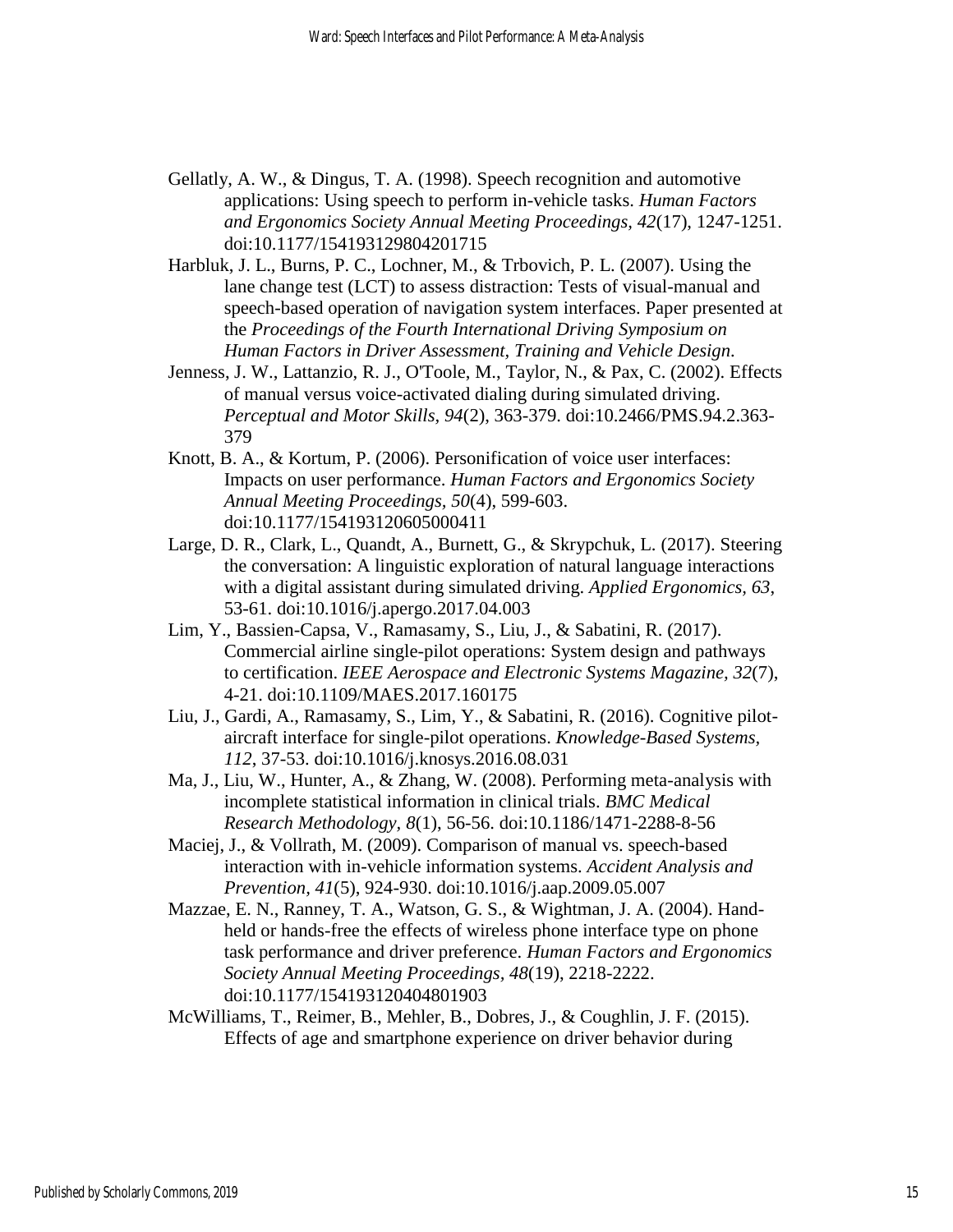address entry: A comparison between a Samsung Galaxy and Apple iPhone. Paper presented at the *7th International Conference on Automotive User Interfaces and Interactive Vehicular Applications,* New York. 150-153. doi:10.1145/2799250.2799275

- Mountford, S. J., & North, R. A. (1980). Voice entry for reducing pilot workload. *Proceedings of the Human Factors and Ergonomics Society Annual Meeting, 24*(1), 185-189. doi:10.1177/107118138002400153
- Munger, D., Mehler, B., Reimer, B., Dobres, J., Pettinato, A., Pugh, B., & Coughlin, J. (2014). (2014). A simulation study examining smartphone destination entry while driving. Paper presented at the *6th International Conference on Automotive User Interfaces and Interactive Vehicular Applications - AutomotiveUI '14,* New York. 1-5. doi:10.1145/2667317.2667349
- Nass, C., Jonsson, I., Harris, H., Reaves, B., Endo, J., Brave, S., & Takayama, L. (2005). Improving automotive safety by pairing driver emotion and car voice emotion. Paper presented at the *CHI '05 Extended Abstracts on Human Factors in Computing Systems,* Portland, OR. 1973-1976. doi:10.1145/1056808.1057070
- Nass, C., & Lee, K. M. (2001). Does computer-synthesized speech manifest personality? experimental tests of recognition, similarity-attraction, and consistency-attraction. *Journal of Experimental Psychology: Applied, 7*(3), 171-181. doi:10.1037/1076-898X.7.3.171
- Noyes, J. M., & Starr, A. F. (2007). A comparison of speech input and touch screen for executing checklists in an avionics application. *The International Journal of Aviation Psychology, 17*(3), 299-315. doi:10.1080/10508410701462761
- Owens, J., McLaughlin, S., & Sudweeks, J. (2010). On-road comparison of driving performance measures when using handheld and voice-control interfaces for mobile phones and portable music players. *International Journal of Passenger Cars - Mechanical Systems, 3*(1), 734-743. doi:10.4271/2010-01-1036
- Schreiner, C. S. (2006). The effect of phone interface and dialing method on simulated driving performance and user preference. *Human Factors and Ergonomics Society Annual Meeting Proceedings, 50*(22), 2359-2363. doi:10.1177/154193120605002202
- Schreiner, C., Blanco, M., & Hankey, J. M. (2004). Investigating the effect of performing voice recognition tasks on the detection of forward and peripheral events. *Human Factors and Ergonomics Society Annual Meeting Proceedings, 48*(19), 2354-2358. doi:10.1177/154193120404801932